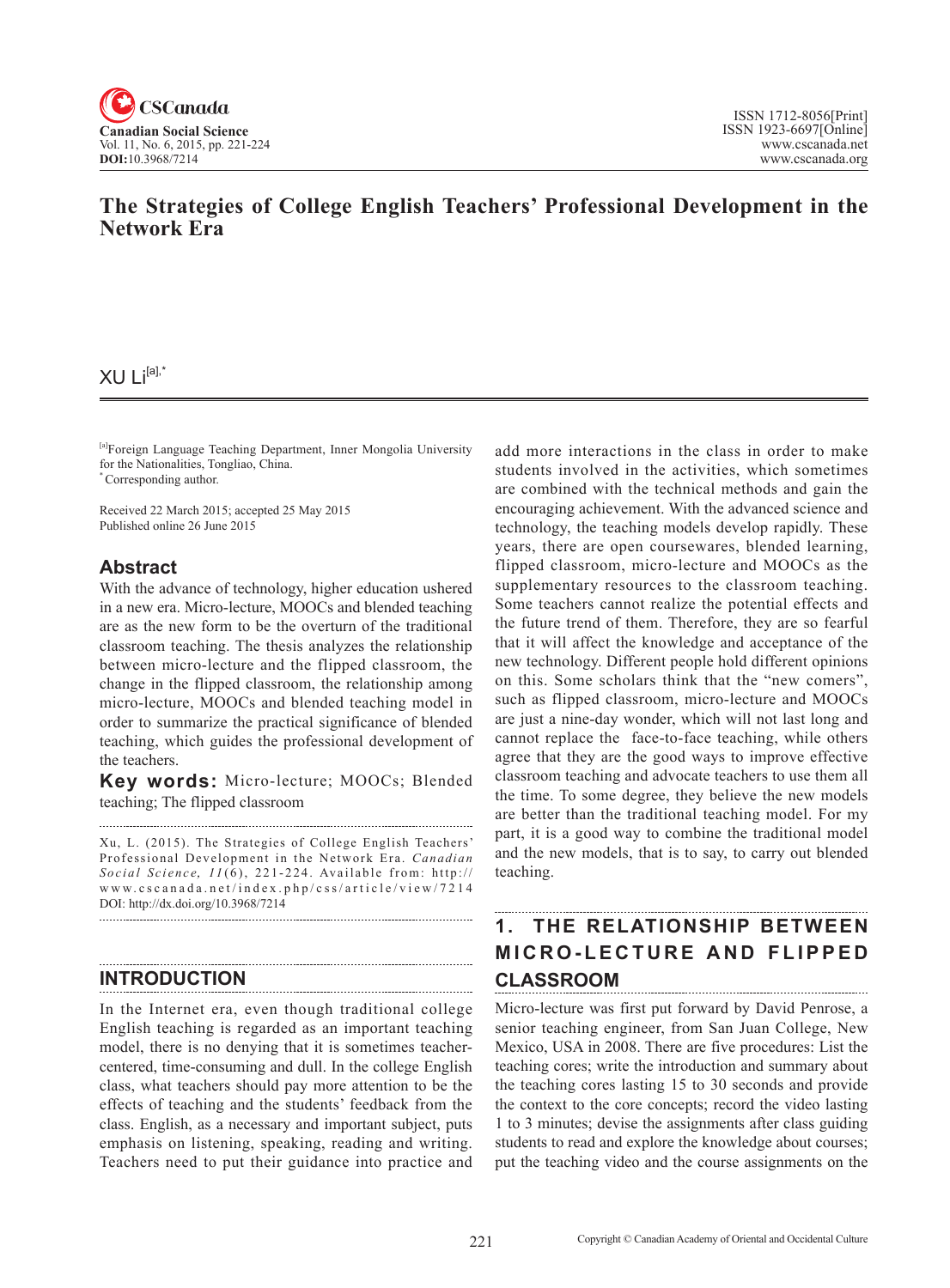course management system. Till now, with the advanced technology and the requirement of the contests, microlecture changes a little. According to the survey, it lasts a little longer, 15-20 minutes. There are many reasons for the popularity of micro-lecture. One the one hand, it is affected by development of informatization, including digital campus and the similarity of the courseware design, which encourages the involvement and enthusiasm of the teachers. On the other hand, with the spread of the mobile learning and popularity of the mobile Internet and mobile terminal, there is a change of gaining knowledge. Learners tend to use the small period of time to learn. Therefore, the fragmentation of learning emerges as the times require, that is, short period and high frequency in learning.

Micro-lecture is the technical design plan of the flipped classroom and it is also the organization form of the flipped classroom teaching. They have close relationship.

The flipped classroom teaching or inverted classroom teaching is based on the classroom face-to-face teaching. Different kinds of teaching organization forms are used to realize it. The flipped classroom teaching is the way to adjust the structure of teaching organization and the time of teaching assignment. It is also the method of transforming initiative from the teacher to students. Teachers don't take up classroom time to teach. Students learn the knowledge after class by themselves through micro-lecture, MOOCs, electronic books and so on and they can also discuss with students and look up some materials on the Internet. When students go back classroom teaching, they pay more attention to raising some questions to the teacher, discussion and communication and learning important and difficult knowledge points.

Such kind of organization form of teaching avoids consuming time in the classroom teaching. Thus, teachers have more time to communicate with the students individually, which promotes students to design and assign their own learning plans and contents. There is no doubt that students gain knowledge through practice, which is solid and reliable. And it is also an effective resource for the students who don't have the chance to take the courses and students can share the resource freely.

The aim of every kind of teaching mode is to arouse the interests of the students and supplement the class activities. Some of the MOOCs makers desert the longtime PPT designs and make short period teaching videos which usually last 8 to 15 minutes. It embodies the idea of "fragmentation study". Though the advanced technical tools and methods, it seems as if the students were on the spot. Teachers can also design some discussions or quizzes in the MOOCs in order to make class effective. And the flipped classroom usually solves the problems in the classroom after the students looking at the MOOCs. Specifically, MOOCs is the new form of the application of information technology in teaching.

# **2. CHANGES IN THE FLIPPED CLASSROOM**

According to the survey in the foreign countries, in the traditional classroom teaching, there are 50% students failed in English, 44% in mathematics, while in the flipped classroom teaching, they decrease by 19% and 13%. (Tina, 2010) In the traditional classroom teaching, students preview the courses aimlessly and teacher cannot learn about how much the students study before the class. And teachers only teach the new knowledge, while students accept the knowledge passively. During this process, teachers completely ignore the mental state of students. After class, students encounter some language points which they don't understand and they cannot be answered timely. However, in the flipped classroom, teachers assign the task for the students to preview through the teaching designs ahead of time and recording the videos related to the classroom knowledge. Students can submit their questions they encounter during previewing and make teachers teach the lesson to the point and draw students' attention. After class, students can give the feedback to teachers through the Network platform, which forms a virtuous cycle. There are some changes in the flipped classroom. In the model of the flipped classroom, the ways of learning change. Students preview lessons through micro-lecture. The rhythm of learning is controlled by the students themselves. Where they don't understand, they can watch the videos repeatedly. At last, questions which they don't deal with can give the feedback to teachers. The model of the flipped classroom makes the student full of confidence. Students have more space to think and gain the recognition from their classmates and their confidence is built up gradually.

For teachers, the requirements for teachers' personal abilities are higher. And their teaching plans before the class have changed. The teaching designs should not only be limited to the design of contents of teaching. Teachers need to put the learning behaviors, learning process, learning psychology and learning feedback into the teaching design. The videos should be made on the basis of the criteria of the course and the level of the students. The role of teachers also changes in this process. In the traditional class, teachers often instill the knowledge into the students from the beginning to the end. The teaching model of the flipped classroom lets teachers get rid of the traditional model and there are discussion sections in it. Students can accept the teaching guidance individually, which can indeed grasp the learning psychology and the state of students.

College English teaching needs this new kind of teaching model. How to make the classroom English teaching more active and effective is a hot issue in college English teaching. The flipped classroom is the result of critical thinking to the college English teaching. The reform of college English teaching needs such kind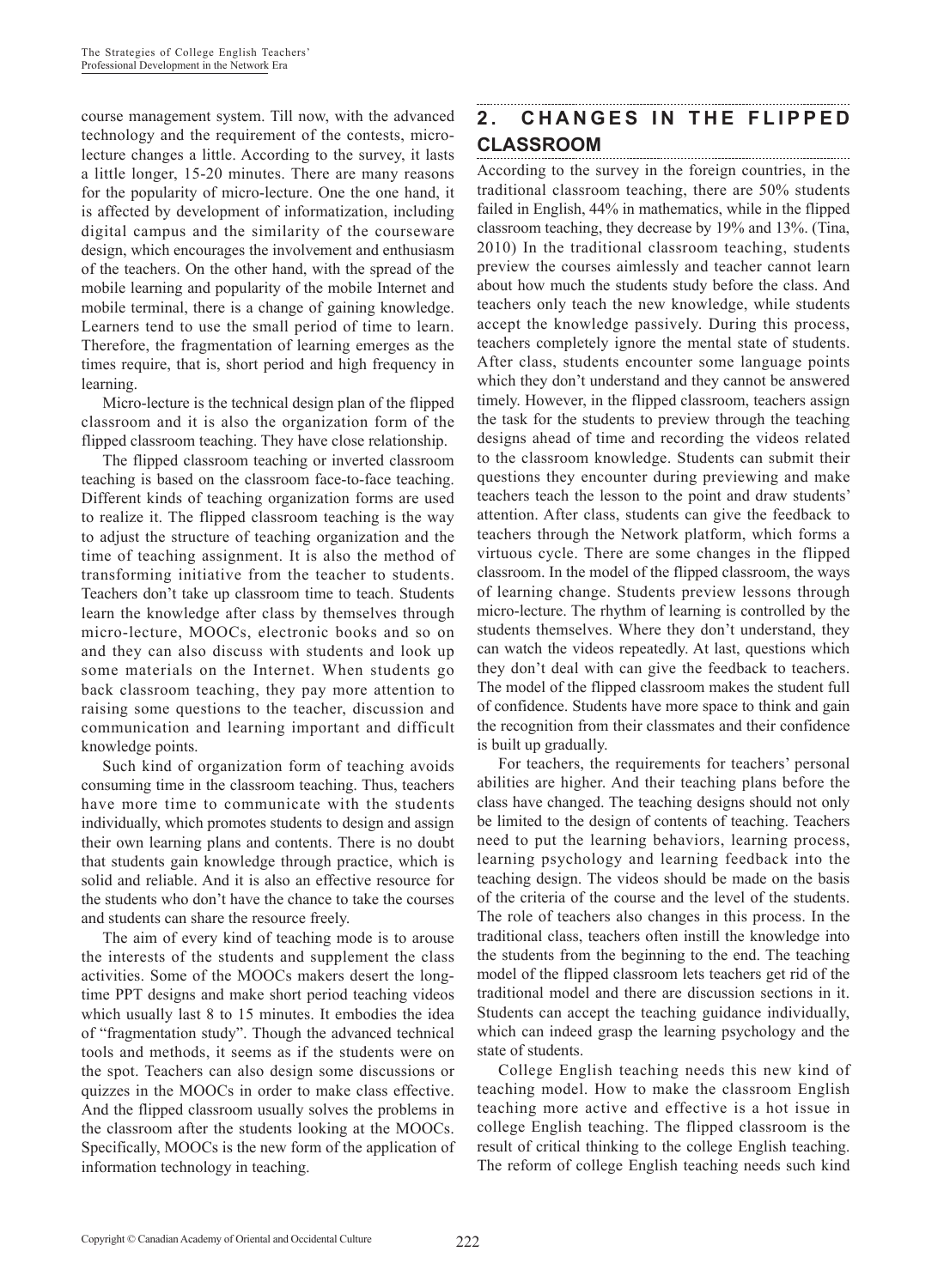of change in the model of classroom organization. The flipped classroom realizes the main position of students in class and the large and informative capacity of classroom teaching.

# **3. THE RELATIONSHIP AMONG MICRO-LECTURE, MOOCS AND BLENDED TEACHING MOEL**

Blended-teaching is a strategy that uses different learning theories, different technology, different methods and ways of application. It's the combination of face-to-face teaching, online teaching and after-class learning and practicing. It advocates that teachers put the advantages of teaching and digital teaching together in order to gain better teaching effects. They supplement one another. In this process, the cognition of students are improved. Students accept knowledge passively because of the single form of teaching, which cannot arouse the interests of them, while microlecture and MOOCs prevail because of the application of the new technology on the campus. Micro-lecture and MOOCs are made by short videos, which are equipped with large information. Although traditional teaching plays a crucial role in the teaching model, it isn't the only key to impart knowledge. Without pictures, sound and other specific materials, teaching is a dull activity to the students. Therefore, first of all, teachers need to be trained with the abilities of operating PPT or interactive tools. Second, get rid of the obstacles about the Internet environment so as to guarantee the teaching effects.

Micro-lecture and MOOCs are the forms of operating blended teaching model. They are the most commonly used ways of teaching. Though micro-lecture and MOOCs, teachers put important and difficult points into them, which last short time. After the video, teachers can assign the homework or task for students to finish after class, which saves a lot of time and lets students have things to do. The good teaching effects cannot separate from teachers' teaching and students' learning. Both of these two aspects are always considered by the teaching reformers. Some people argue that the time and places are flipped and the order of teaching and learning is not flipped. Learning depends on looking at the microlectures made by teachers. As a matter of fact, teachers teach the students first and then students learn, which is transformed to learn before class. This kind of learning doesn't realize autonomous and exploratory learning. They believe that micro-lecture, MOOCs and the flipped classroom may aggravate the students' extracurricular burden. If students only look at the videos in class and the teacher only look at the videos with students, who is only as a bystander. It is meaningless, which makes the classroom teaching tedious. However, some people support it, because it flips the order of teaching and learning. In the traditional classroom teaching, students

are taught first and then they learn. Students study in class and do the assignments after class. However, in the flipped classroom, students first learn actively and then the teacher teaches them afterwards. Students study before class and they do some assignments in class, which let the position of teachers and students flipped. The center of the class changes from teachers to students. It is a kind of autonomous and exploratory learning and is beneficial to cultivate the creative ability of students.

Network teaching is the important basis of blended teaching. Appropriate network teaching can promote the multiple communications between the teacher and students so as to improve the understanding of students to the course contents and learning abilities and creativity. Because classroom time is limited, teachers sometimes cannot finish all the contents they want to teach. Therefore, students can finish their tasks by means of network platforms. In recent years, there are mutual assessments under the Internet environment. During this process, learning effects are improved. The online teaching through the network can strengthen the effect of face-to-face teaching, which goes hand in hand.

Blended teaching model cannot separate from microlecture and MOOCs. Only one form of teaching isn't suitable for the age of network. Although micro-lecture and MOOCs have their own strengths and weaknesses, we may use the good points to supplement the traditional face-to-face classroom teaching. Blended teaching is as a trend to be valued by more and more teachers, especially college English teachers. English teaching is different from other subjects. It focuses on listening, speaking, reading and writing. If teachers can give students vivid pictures and more materials to help students to understand the contents of lessons, it not only broadens students' horizon, but also enhances the classroom capacity.

#### ............................. **4. PRACTICAL SIGNIFICANCE OF DESIGN THEORY IN BLENDED TEACHING**

With the popularity of higher education, classroom teaching becomes more important and also faces the challenge, because the number of the students is expanded. The capacity of classes and groups is also becoming large. Thus, the classroom teaching that is based on traditional teaching mode1 is difficult to guarantee the teaching effect and efficiency. How to improve college English teaching to suit for large class is a hot issue faced by college manager and teachers. The course design for the blended teaching is to combine traditional classroom teaching with online teaching. This kind of teaching model can cope with some teaching difficulties. It can provide some expansive learning activities and more chances for feedbacks, help learners to finish some practical homework and promote the communication between groups and class in order to